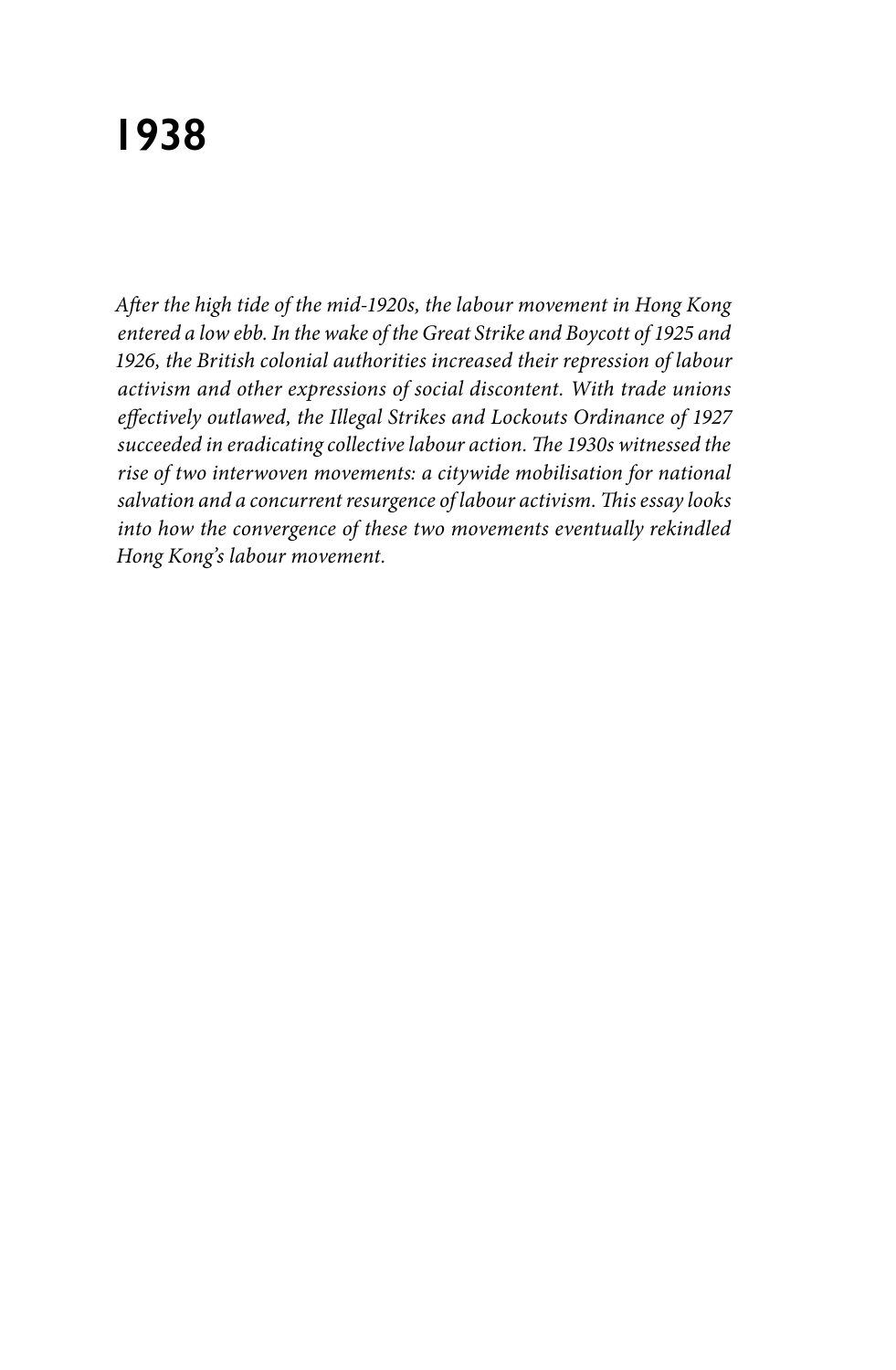## **Resurgence of Labour Activism in Prewar Hong Kong**

LU Yan

The day in early October 1938, a quiet meeting of three young men<br>
took place in a small apartment at Hung Hom, across Victoria<br>
Harbour from Hong Kong Island. Liao Chengzhi (1908–83),<br>
the oldest of the three had been in took place in a small apartment at Hung Hom, across Victoria the oldest of the three, had been in Hong Kong for only ten months since his appointment to lead the semi-open Eighth Route Army Liaison Office in January. The other two, Zeng Sheng (1910–95) and Wu Youheng (1913–94), were still in their twenties but had spent years in Hong Kong, during which they had become secret members of the Chinese Communist Party (CCP). A Party directive had come through Liao's radio transmitter, urging them to develop guerrilla resistance against the Japanese occupation of South China. During that meeting, they reached the conclusion that Wu's responsibility for more than 600 Party members in the colony should keep him in Hong Kong, while Zeng, a native of the East River basin, was better suited for leading armed resistance there.<sup>1</sup>

Later that month, more than 120 young workers and students left a Hong Kong that was still safe and peaceful. They travelled alone or in small groups to Pingshan, Zeng Sheng's hometown, some thirty miles (fortyeight kilometres) north of the British colony. Most would be working among villagers as 'people's motivators' (民运员), operating as a civilian front for the new guerrilla force.2 About thirty took up arms and fought on the battlefield. Coming from Hong Kong's factories and schools, these initial participants would form the core of the East River Column (东江 纵队), as this new guerrilla force came to be known after 1943.

This meeting occurred at a pivotal moment for the colony's resurgent labour activism. Through the 1930s, Hong Kong witnessed two interwoven movements—a citywide mobilisation for national salvation and the resurgence of labour activism—in which Zeng and Wu emerged as leaders. As the two movements converged, they rekindled a once-vibrant tradition from the previous decade, which had made Hong Kong the leader of China's labour movement. If the rendezvous of the trio was to bring labour activism in Hong Kong to a new frontier, their planning for future battles was only the logical outcome of political developments that had taken place throughout the decade.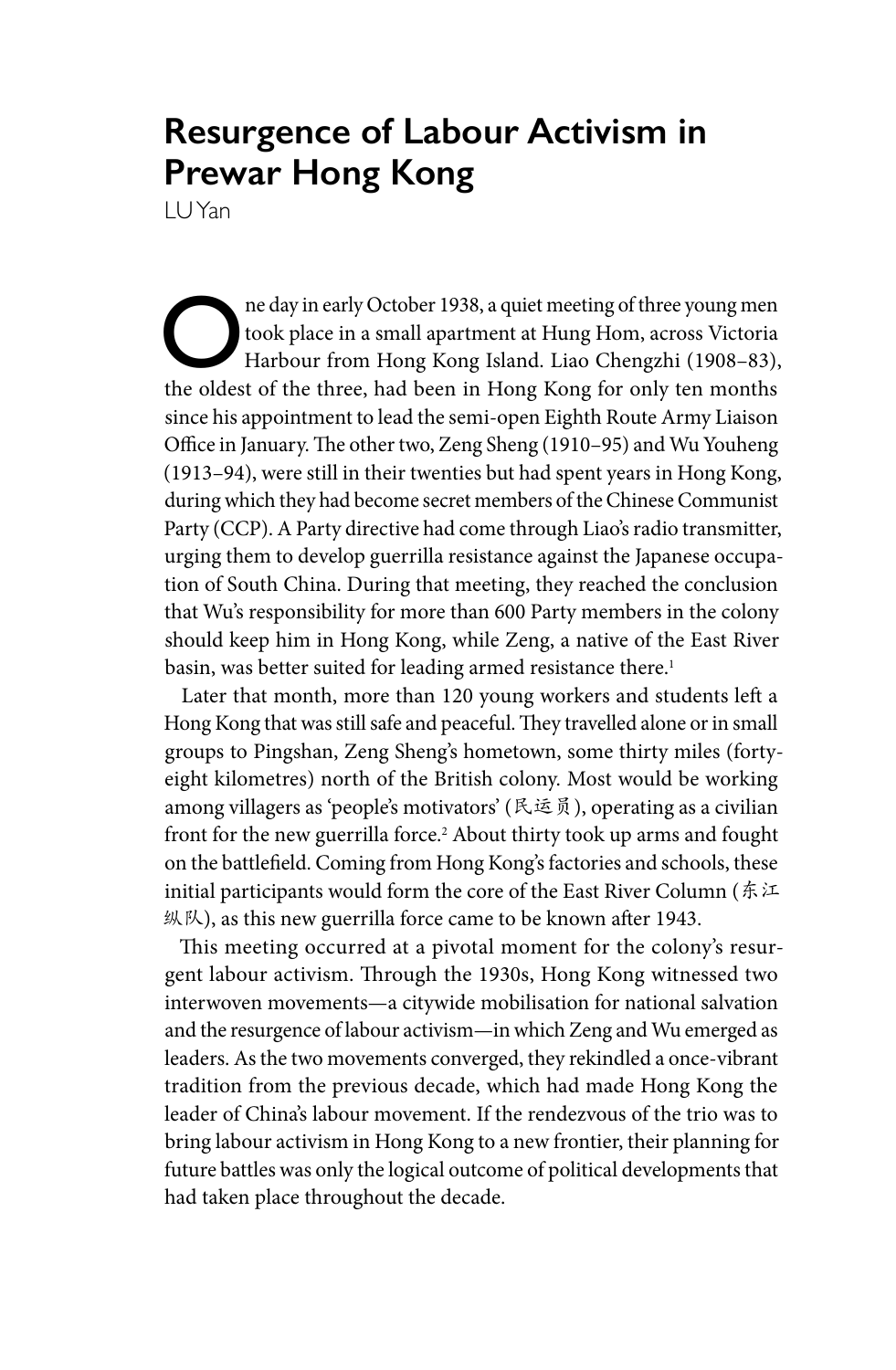#### From Trading Post to Industrial Centre

In 1931, Hong Kong entered its tenth decade under British rule. Built on the nearly absolute power of the London-appointed governor and sustained by evolving legal institutions, the colonial system appeared to be more secure than ever. Repression of labour activism and social discontent attained a new level of comprehensiveness in the wake of the Great Strike and Boycott of 1925–26 (see Leong's essay in the present volume). Labour unions were outlawed. The Illegal Strikes and Lockouts Ordinance of 1927 effectively put an end to all collective labour action. The Chinese business elite, who had traditionally collaborated with the British administration, drummed up a 'red scare' in local newspapers and generated a political climate that stigmatised social and political protest.3 Although Communists found in Hong Kong a temporary safe haven after 1927, when the White Terror swept the mainland, they were quickly caught by the police and deported over the border to Guangdong, where they were tried and executed. By the early 1930s, the Communist organisation in Hong Kong was crushed.4

Beneath its seeming quiescence, Hong Kong was on the brink of profound transformations. The sixth decennial census, conducted in 1931, noted for the first time that the number of people employed in manufacturing surpassed those engaged in trade, commerce, insurance, and banking.<sup>5</sup> A new industrial area emerged in Shaukiwan, the northeastern part of Hong Kong Island. Across Victoria Harbour to the north, far more factories and workshops were being erected on the Kowloon Peninsula. Leading this industrial expansion were mostly Chinese-owned light industries producing for distant markets. As war ravaged the mainland through the decade, more and more factories, especially those in Shanghai, chose to move south to Hong Kong in the hope of gaining protection under the British flag. Quantitatively, Chinese-owned factories were more numerous, yet often smaller in size than the European firms that continued to dominate the economy.

As Hong Kong transitioned from trading post to industrial centre, it attracted more people from neighbouring Guangdong Province, as well as from Fujian, Guangxi, and other provinces further north. More Shanghai workers relocated to Hong Kong when their factories opened branches there. Wages varied and could be as high as HK\$150 per month for a skilled artisan or as low as HK\$13 for a male labourer. The average wage for skilled workers was between HK\$30 and HK\$45, but female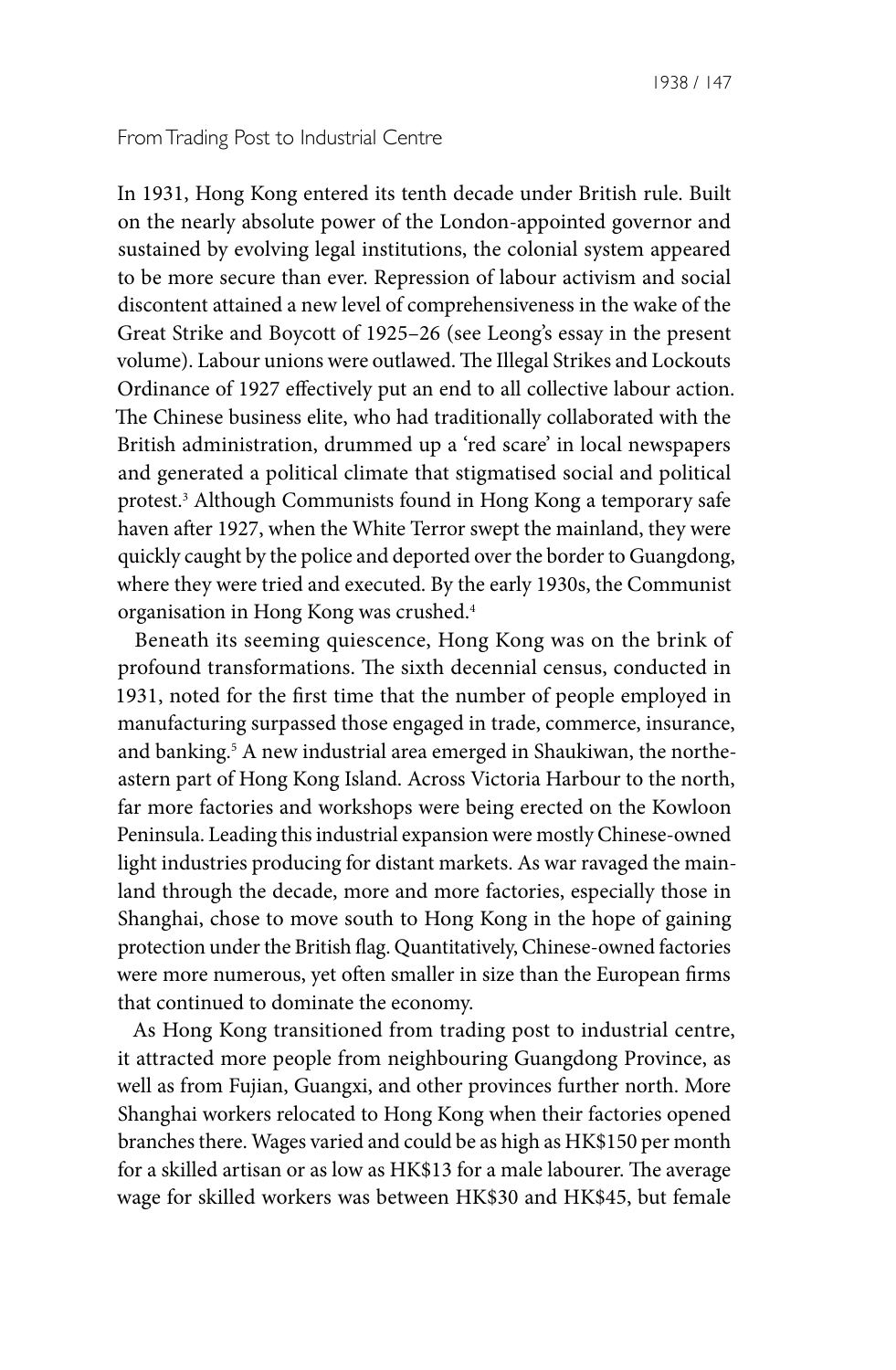workers—predominant in light industry—were paid by piece rate and received only between HK\$6 and HK\$15 a month. Since a large proportion of their income had to be spent on food, nearly all workers had no choice but to live in subdivided apartments. Usually, those with family rented 'cubicles' whereas single workers squeezed themselves into 'bedspaces' or even shared a bedspace with their mother or sworn sister.<sup>6</sup>

Regardless of the distance from their point of origin or the length they lived there, workers in Hong Kong never thought they belonged to the colony. They were the so-called internal migrants who were merely following a time-honoured survival strategy in China.7 They never considered themselves as Hong Kongers, only mere sojourners. A telling indication of this mentality can be found in the way these Chinese named their native-place associations and other mutual help organisations, which often carried the phrase 'sojourning in Hong Kong' (侨港).8 The hearts and minds of Chinese workers in Hong Kong were always, in life and death, homebound.9

#### A Patriotic Resurgence

Towards the end of the 1920s, Chinese in Hong Kong reacted with alarm and anger to Japan's first major military move against China. In 1928, the massacre of 2,000 Chinese civilians by Japanese marines in Jinan, Shandong Province, made headlines in Hong Kong. Newspapers controlled by the merchant elite, particularly the *Wah Kiu Yat Po* (华侨日报, *Overseas Chinese Daily*) and *Kung Sheung Yat Po* (工商日报, *Industrial and Commercial Daily*), gave the event extensive coverage for weeks. In defiance of colonial law, some unusually brave Chinese gave public speeches on the streets calling for mass protests against the Japanese invasion. They were quickly arrested, fined, and sentenced to hard labour. These flashes of protest became preludes to a sustained movement. In September 1931, just a few days after the outbreak of the Manchurian Incident, tens of thousands of Chinese in Hong Kong responded with huge rallies in assembly halls and on the streets. These peaceful protests turned violent during a mass rally in downtown Wanchai, when a few Japanese sneered at the crowd. Protesting Chinese clashed with the police who had been called in to stop the disorder. As protests spread throughout the colony, the government found the police inadequate to quell the disturbance and mobilised regular troops to maintain order.<sup>10</sup> In the end, the governor's official report cited fourteen deaths—six Japanese and eight Chinese—but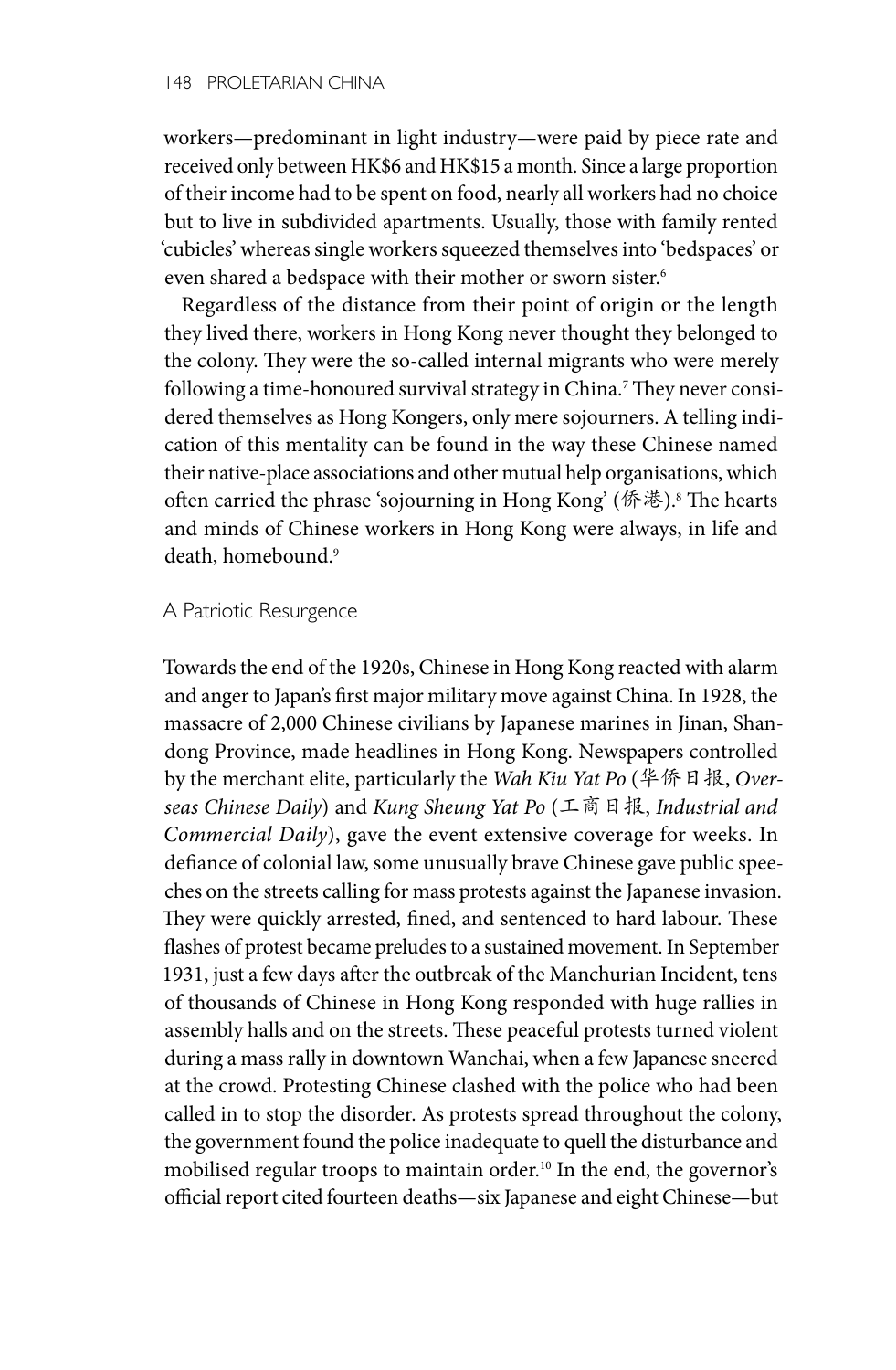information circulated within the colonial administration indicated that British troops had killed at least 400 Chinese demonstrators. Another 200 were arrested and thrown into jail. As the Second Police Magistrate noted, anti-Japanese feeling among the Chinese was 'very bitter indeed'.11

Bitterness against the Japanese invaders alone was not enough to cause widespread and sustained protest. Authorities identified the Ko Shing Theatre, a popular stage for Cantonese opera, as a venue that facilitated anti-Japanese activities, and suspended its performances for three days in early October. The Barbers' Guild, accused of 'actively fomenting disaffection in connection with the anti-Japanese movement', was outlawed.<sup>12</sup> Actual organisational nodes, however, were far too numerous for an alien regime to identify. In fact, each neighbourhood had its own informal network, with links that stretched well beyond its boundaries, to mobilise fellow Chinese. The indignation and sorrow had been so widely shared that a boycott at one store would always draw a large crowd of passers-by, whose cheers and shouts merged with the sound of the smashing and burning of Japanese goods. Under severe censorship, newspapers often were published with 'empty windows' where articles with anti-Japanese content had been deleted. But the Chinese had their ways of circumventing the censorship. For instance, in place of the usual greetings of 'wishing you a great fortune', that year's New Year's cards featured mainland heroes who had fought the invading Japanese Army. Through these unmistakable images, the Chinese in Hong Kong made a loud statement that they supported their homeland in its resistance.<sup>13</sup>

#### A New Generation of Labour Leaders

Amid spontaneous civic activism for national salvation emerged a new generation of young leaders. They were either individual Communists without Party connections or local activists who rallied around the cause of national salvation. The Hong Kong Anti-Japanese National Salvation Association (香港抗日救国会, HKNSA) was probably the earliest national salvation organisation with a working-class base led by individual Communists. One major leader, Zhou Nan (1907–80), came from a poor peasant family in Guangdong and had to cut short his education on finishing primary school. He joined the CCP in 1927 while working in a battery factory in Hong Kong, but he lost organisational connection three years later when his contact was captured.<sup>14</sup> Surviving on odd jobs, Zhou became an avid reader of works by Marx, Lenin, and Chinese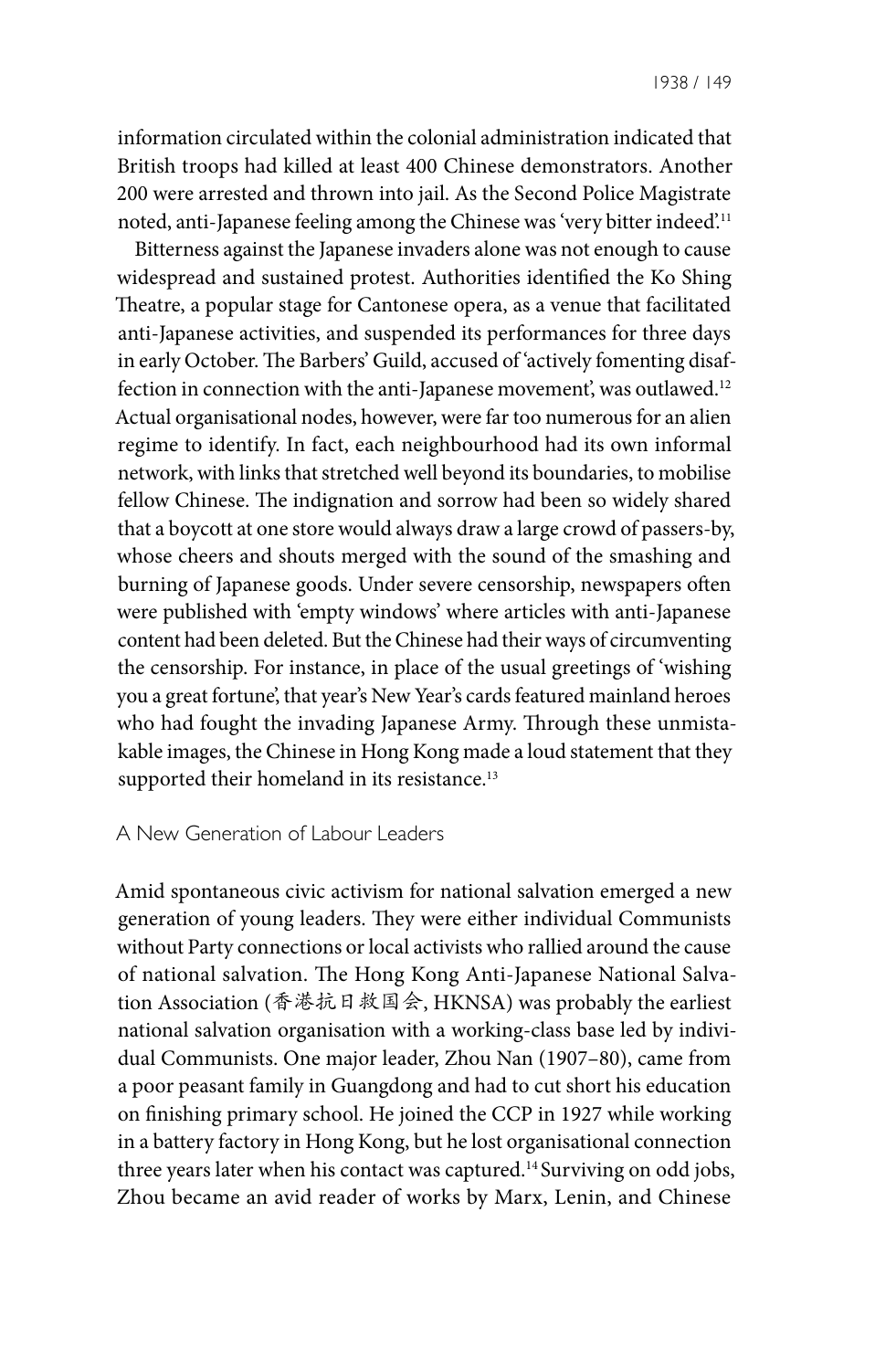Marxist writer Ai Siqi (1910–66). He also contributed articles to the *Public Herald* (大众日报), the newspaper sponsored by the Chinese National Revolutionary Alliance (中华民族革命同盟), a dissident organisation of political and military leaders who set up their base in Hong Kong after a failed rebellion against Nanjing in 1933. Zhou's writings for the *Public Herald* attracted other like-minded youth. Their secret study group, formed in the autumn of 1935, soon transformed into the HKNSA. Without contact or instruction from any political party, members of the HKNSA—estimated 400 to 500—were mostly workers, plus a smaller number of students, teachers, and shop clerks. In September 1936, the HKNSA suffered a fatal blow, when police raided a meeting as members held a commemoration of the Manchurian Incident. Zhou Nan happened to be in Shanghai attending the All-China Conference of National Salvation Associations and escaped arrest.<sup>15</sup>

Although the HKNSA was gone, young activists quickly rallied around another organisation, the South China Branch of the National Salvation Association (华南救国会), jointly formed by individual Communists and members of the Chinese National Revolutionary Alliance.<sup>16</sup> Wu Youheng, whom we met at the beginning of this essay, had just arrived from Guangzhou in the spring of 1936 in hopes of boarding a ship for Manchuria to join the armed resistance in the northeast. Instead, he connected with the South China Branch and remained in Hong Kong. In September, the twenty-three-year-old Wu became a member of the Communist Party and was appointed almost immediately to lead its recently formed city branch when local Party members reconnected with the CCP centre in the north. As a representative of the South China Branch, Wu made contact with the remaining members of the disbanded HKNSA.<sup>17</sup> Before he left for Yan'an in 1940 as Hong Kong's representative to the CCP's Seventh National Congress, Wu also became a keen observer of mass movements in Hong Kong.18

In the less repressive political climate in Hong Kong of the late 1930s, workers rapidly regrouped amid colony-wide national salvation activism. Among the newly revived labour organisations, the Hong Kong Seamen's Union (香港海员工会), which had led the first general strike in Hong Kong but was banned after the General Strike and Boycott, once more became the most prominent and active. Former union activists who had survived anti-Communist repression quietly played a key role in organising fellow Chinese seamen into recreational clubs tolerated by the colonial state. The Music Society for Leisurely Entertainment (余闲乐社)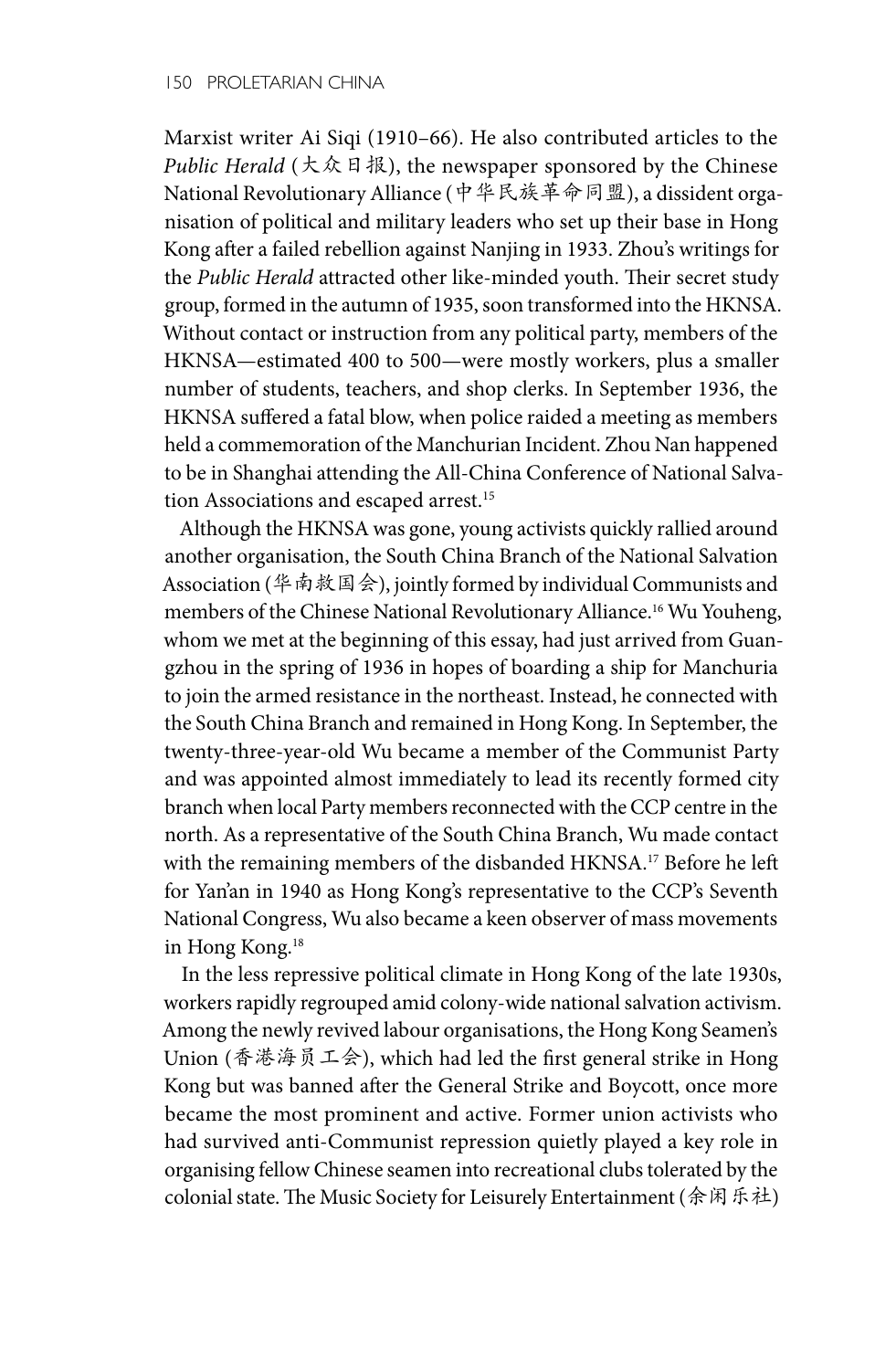was just this kind of labour union in the guise of a recreational society. First formed in 1929 on the ocean liner *Empress of Japan*, the society organised Chinese seamen to perform Cantonese opera while at sea and aided them in times of sickness and unemployment on shore. Zeng Sheng, mentioned at the beginning of this essay, had fled arrest in Guangzhou for national salvation activism, worked as a bell boy on the *Empress of Japan*, and rose to the union's leadership. In 1937, the seamen made two attempts to register their organisation with the colonial government as a union. Their first application was flatly rejected, but the second, which included the signatures of more than 1,000 seamen, succeeded and the society was registered as the Hong Kong Seamen's Union.<sup>19</sup>

### Strikes, Boycotts, and Fundraising

Regrouped Chinese labour in Hong Kong was again at the forefront of the effort to aid China's struggle against foreign invasion. Soon after total war broke out in July 1937, the 3,500 Chinese seamen working on Japanese ships left their jobs. Among those working on the four 'Empress' ocean liners owned by the Canadian Pacific Line—*Empress of Japan*, *Empress of Canada*, *Empress of Russia*, and *Empress of Asia*—845 left the ships to boycott the shipment of war material to Japan. Labour activism spread further on shore. In the second half of 1937, seventeen boycotts by seamen and dockhands marshalled support from 8,399 participants.<sup>20</sup> Between November 1937 and February 1938, four strikes with 3,000 participants broke out at Hong Kong's dockyards. A nine-day strike occurred at the Hong Kong and Kowloon Wharf and Godown Company when 2,000 dockhands refused to unload Japanese goods and prevented them coming ashore. At Standard Oil, 500 workers refused to load a shipment for Japan, forcing the company to cancel the contract. Communists played an active role in some of these mobilisations, but the workers themselves also initiated anti-Japanese boycotts. At Hongji, Hong Kong's largest Chinese grain firm, 400 dockhands refused to load grain for shipment to Japan. On their own initiative, other dockhands dumped strategically important tungsten ore into the sea rather than load it on a ship bound for Japan. Five thousand workers at the Taikoo Dockyard refused to repair Japanese ships and convinced replacement workers hired by the company to boycott as well.<sup>21</sup> Under censorship and the attentive watch of the Japanese Consul-General in Hong Kong, news of Chinese workers' anti-Japanese strikes and boycotts could not appear in local newspapers.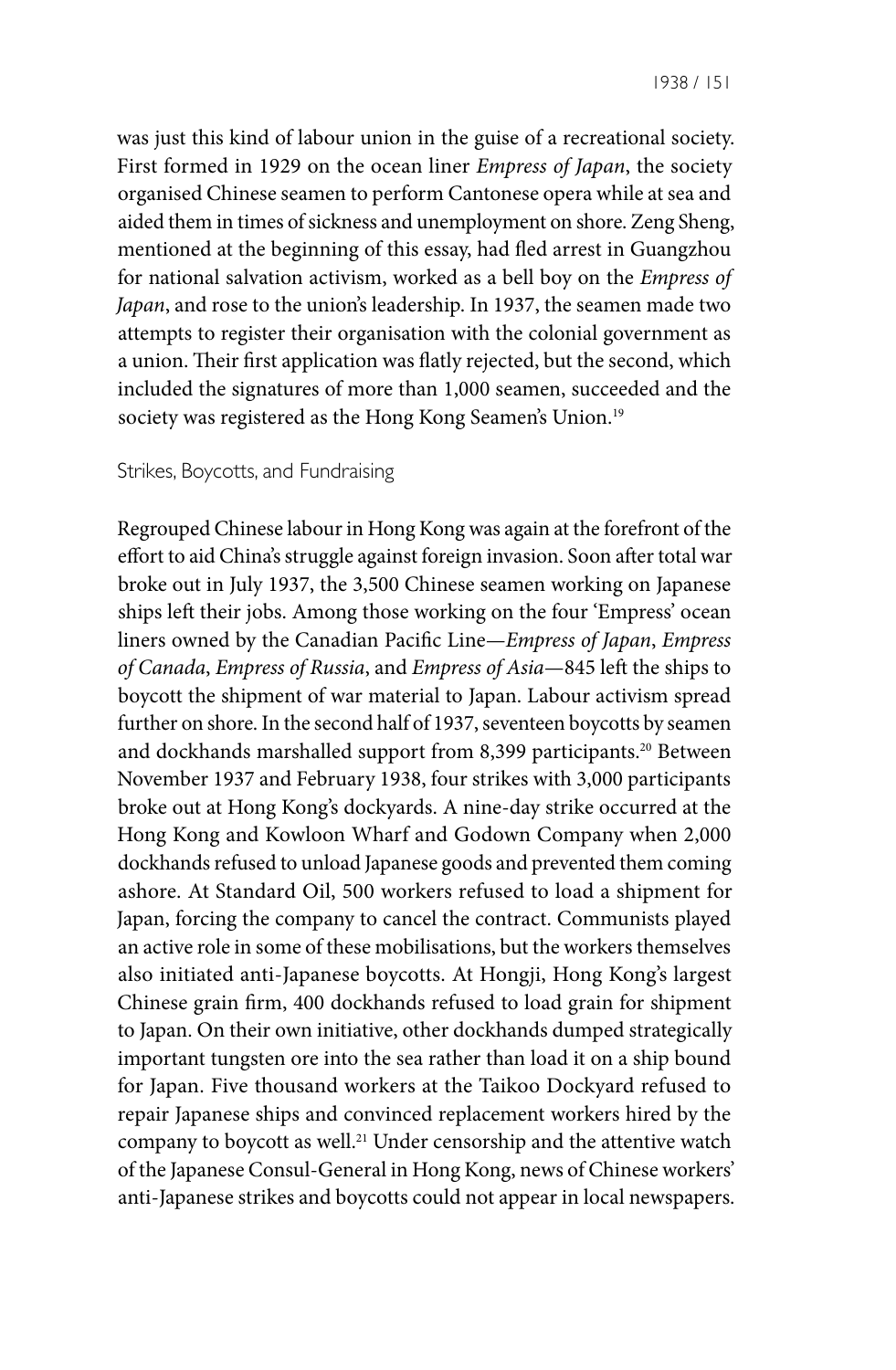Nevertheless, their activism appeared in internal reports by Communists who participated in or closely observed these collective actions. In hundreds of pages, their detailed descriptions recorded a rapid surge of anti-Japanese boycotts by Chinese workers in Hong Kong between 1936 and 1939.

Beyond subversive actions against Japan, Chinese workers in Hong Kong also assisted China's resistance through fundraising. The year 1938 saw their most enthusiastic participation, epitomised by an impressive campaign started by hawkers. It began accidentally at Shamshuipo, an emerging industrial area on the Kowloon Peninsula. In the wake of a colony-wide commemoration of the Marco Polo Bridge Incident that marked the outbreak of total war, three vegetable hawkers decided to hold a three-day charity sale. Among the poorest of the poor, making only slim profits from the daily sale of perishable produce, the hawkers' heroic decision to put the nation's wellbeing before their own was contagious. Word went out to textile workers in the neighbourhood, who immediately followed with an ingenious scheme: they challenged the factory owners to match their donations. Under public pressure, employers complied, and others quickly emulated this strategy across the colony. As a result, 'every market held charity sales'.<sup>22</sup> Factory workers devised a surprising way to move the public. They gathered in groups of several hundred to march through Hong Kong's streets, shouting in unison with a 'mountain-shaking' voice: 'Help our country [救国呀]!'23 In just three weeks, they raised HK\$700,000. On 13 August 1938, the first anniversary of the 'Shanghai Incident' in which the National Army of China stood up to the Japanese invaders, hawkers alone raised HK\$1,180.<sup>24</sup> Their charity sale continued through the following year and raised a total of HK\$300,000.<sup>25</sup>

While Chinese workers spearheaded the participatory civic movement in Hong Kong, merchant elites in the colony also joined in. Eurasian millionaire Robert Ho Tung was the principal donor when the Chinese Government announced a 'donation for airplanes campaign' in 1935. Others in the business community contributed as well, though they observed the legal boundary delineated by the colonial state and discreetly collected donations for the campaign. When the war broke out in 1937, the Chinese Chamber of Commerce became the official intermediary that transmitted donated funds to the Chinese Government. By then, national salvation had become a Hong Kong–wide movement, involving rich and poor, famous and humble alike. Actors in the film industry, singsong girls,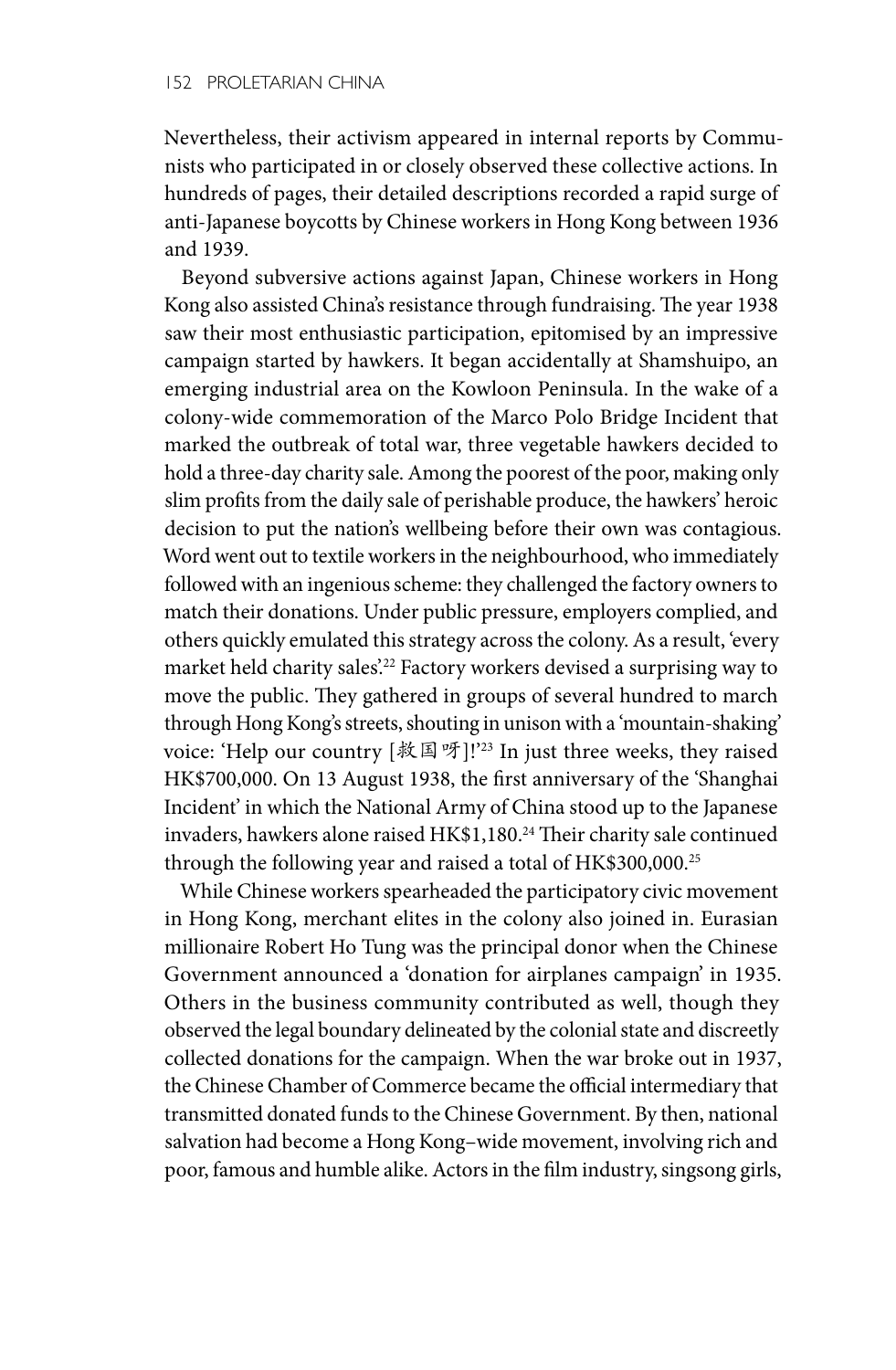factory workers, street hawkers, shop clerks, teachers, and students of all ages formed their own associations for national salvation.<sup>26</sup> One observer counted 150 such organisations that suddenly appeared in the colony in the second half of 1937.<sup>27</sup>

#### The Colonial State Steps into Labour Affairs

The upsurge of national salvation activism and labour activism in the late 1930s reflected Hong Kong's political environment, in which colonial repression moderated out of necessity. In 1936, British Asia began to feel a direct threat when Japan signed the Anti-Comintern Pact with Germany. With war imminent in Europe, Britain wished to avoid a fight on two fronts. It adopted a calculated attitude of 'benevolent neutrality', gave China 'moral support and limited material aid, but at the same time avoided confrontation with Japan<sup>228</sup> The British authorities allowed more than thirty official and semi-official Chinese establishments to operate in Hong Kong, channelling funds and purchasing strategic materiel from abroad.29 Hong Kong's colonial state also slightly relaxed its anti-Communist stance when the Nationalist Party formed a United Front with the Communists to fight their common enemy. In 1938 the Communist-led Eighth Route Army was allowed to set up a liaison office in Hong Kong, with Liao Chengzhi as the director.

Urged by the imperial centre to reform colonial affairs and in recognition of Hong Kong's new reality of industrial development, the colonial state appointed its first labour officer in 1938. Yet its record of dealing with a major industrial dispute left much doubt as to the extent to which the colonial state would go to change its pro-business tradition. From 1937 to 1939, three waves of labour protest erupted at the Hong Kong branch of the Chung Hwa Book Company (中华书局), which was officially designated as China's currency printer. Workers took collective actions against the company's decisions to lengthen work hours in 1937, levy an unusually large fine for three banknotes ruined during printing in 1938, and enact a large-scale dismissal of workers in late 1939. Labour officer Henry Butters, a fair-minded progressive, recognised the workers' economic grievances and successfully mediated the first dispute to their satisfaction, but he was then excluded from the following disputes. On those occasions, the colonial state resorted to the police to assist the company in expelling workers from the factory. Although the protest by